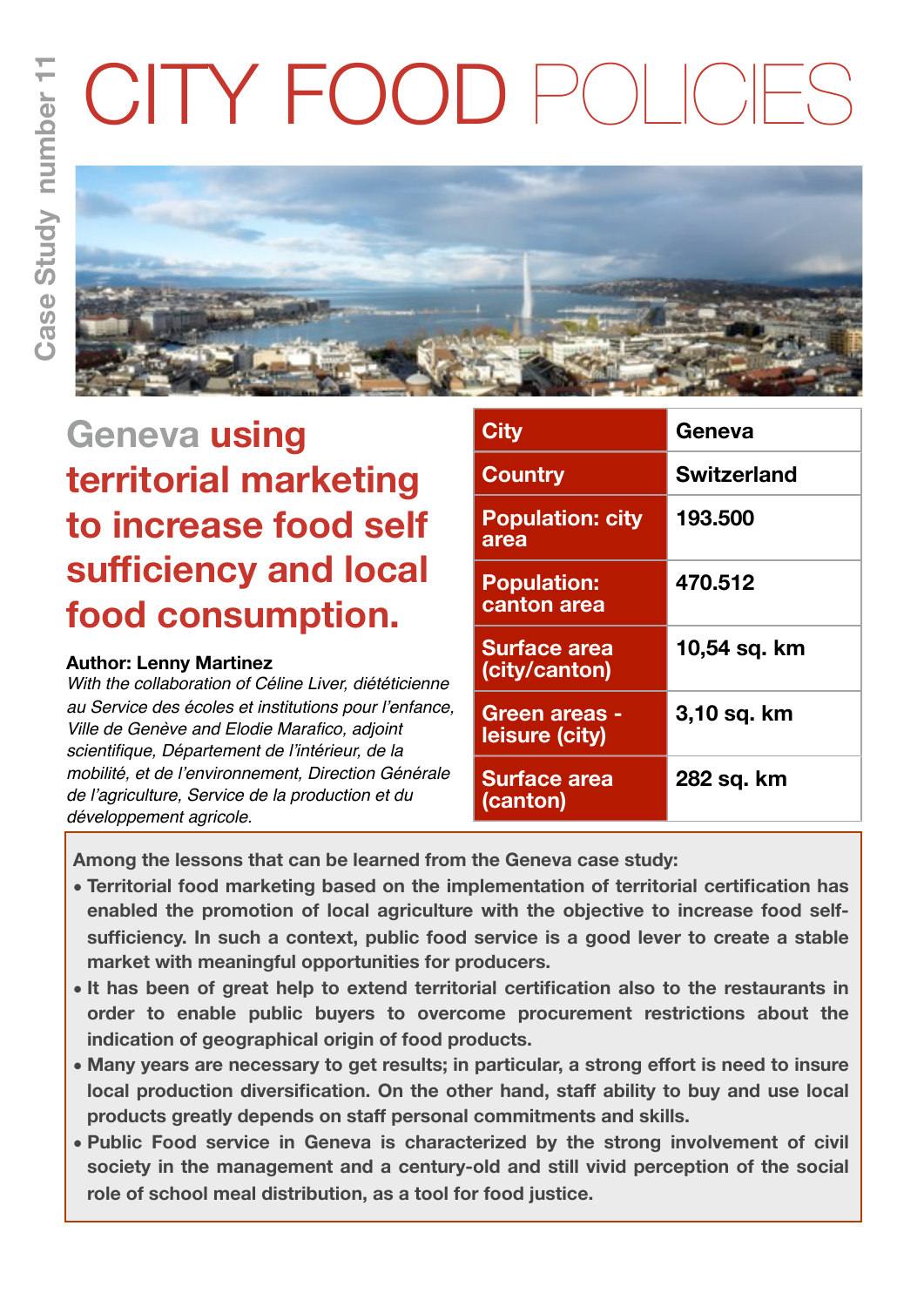## **Food self-sufficiency in the Canton of Geneva: an important politic issue**

The following declarations made by Michèle Kunzler, former State Counsellor, responsible for the Department of the Interior, of the Mobility and of the Environment illustrates the political vision of the Canton of Geneva, and the will to support local farming.

"The various food scandals of recent months have highlighted a number of abuses from food industry: the increasing distances over which products are moved as well as the number of borders and processing steps leading up before to arrive on our plates. Once again, such events allow the consumers to measure how much food traceability is important."

"Tomorrow, the world population growth and the change of diet in Emerging countries, the increasing use of agro-fuels and the climate change will enhance food demand. In such a context, to consume mainly imported products is neither a lasting solution, neither a choice of sustainable development. Local agriculture in the France-Vaud-Geneva region must be encouraged and valued."

The Swiss Confederation is a federal parliamentary republic bringing together 26 cantons, each one having its own constitution, its own parliament, government and courts. Switzerland has one of the best environmental records among nations in the developed world. Both confederation and cantons work together to implement sustainable development, thanks to a comprehensive series of laws that define a prescriptive environmental policy. In particular, several cantons develop labels or initiatives in order to support local agriculture.

The overall degree of food self-sufficiency in the territory of Geneva (32) 20% or 15% if one considers quantities of food or caloric needs respectively. Available agricultural areas represent about 220 m² per person in the Canton of Geneva. Geneva is the most populated city and does not have any farmland. Less than 1% of the population employed by the agricultural sector. The 450 family farms within the Canton mainly produce crops such as cereals, oilseeds, vineyards, fruits, market gardens etc.

# **All started with a local label to promote agriculture**

In 2004, the Canton of Geneva launched a label called « Genève Région – Terre Avenir », in order to promote local food production and consumption. This project is a response to a precise political will and an overall reflection on food sovereignty over the territory. The [law «](http://www.ge.ch/legislation/rsg/f/rsg_m2_05.html) M2 [05](http://www.ge.ch/legislation/rsg/f/rsg_m2_05.html) », which came into force in 2005, is based on the federal law on agriculture of 1998. It aims to foster local agriculture within the Canton of Geneva. 1,6 million  $\epsilon$  are used every year to manage and promote a regional brand. Genève Région-Terre Avenir GRTA (Geneva Region Land Future), a guarantee mark created and owned by the Canton of Geneva since 2004.

#### **GRTA is based on four main principles: good, local, transparent and fair.** Precise specifications impose the following rules:

- to produce and transform food according to integrated or organic agriculture,
- to respect applicable collective employment agreements,
- within a geographical perimeter within the canton of Geneva and neighbouring areas (zones franches).
- GRTA labeled food is GMO free and contains at least 90% local ingredients.

A technical commission decides which ingredients should be imported according to the fact that they cannot be produced in the territory of the Canton of Geneva or according to punctual climate conditions that might prevent their production in specific periods of the year. Specific controls are carried out during production process by an independent body.

The number of companies certified with GRTA label has increased since its launch, from 75 in 2004 to 345 in 2013. The notoriety of the brand has increased from 25% in 2006 up to 40% in 2013. GRTA producers are diversified (cereals, oilseeds, garden markets, grape-growing, arboriculture, horticulture, beekeeping), but also cattle, sheep, goats, horses, pigs, bisons and poultry producers, bakers, butchers, etc. There is a variety of distribution outlets: consumers can buy GRTA food products in supermarkets, wholesalers, directly in the farm, in markets etc.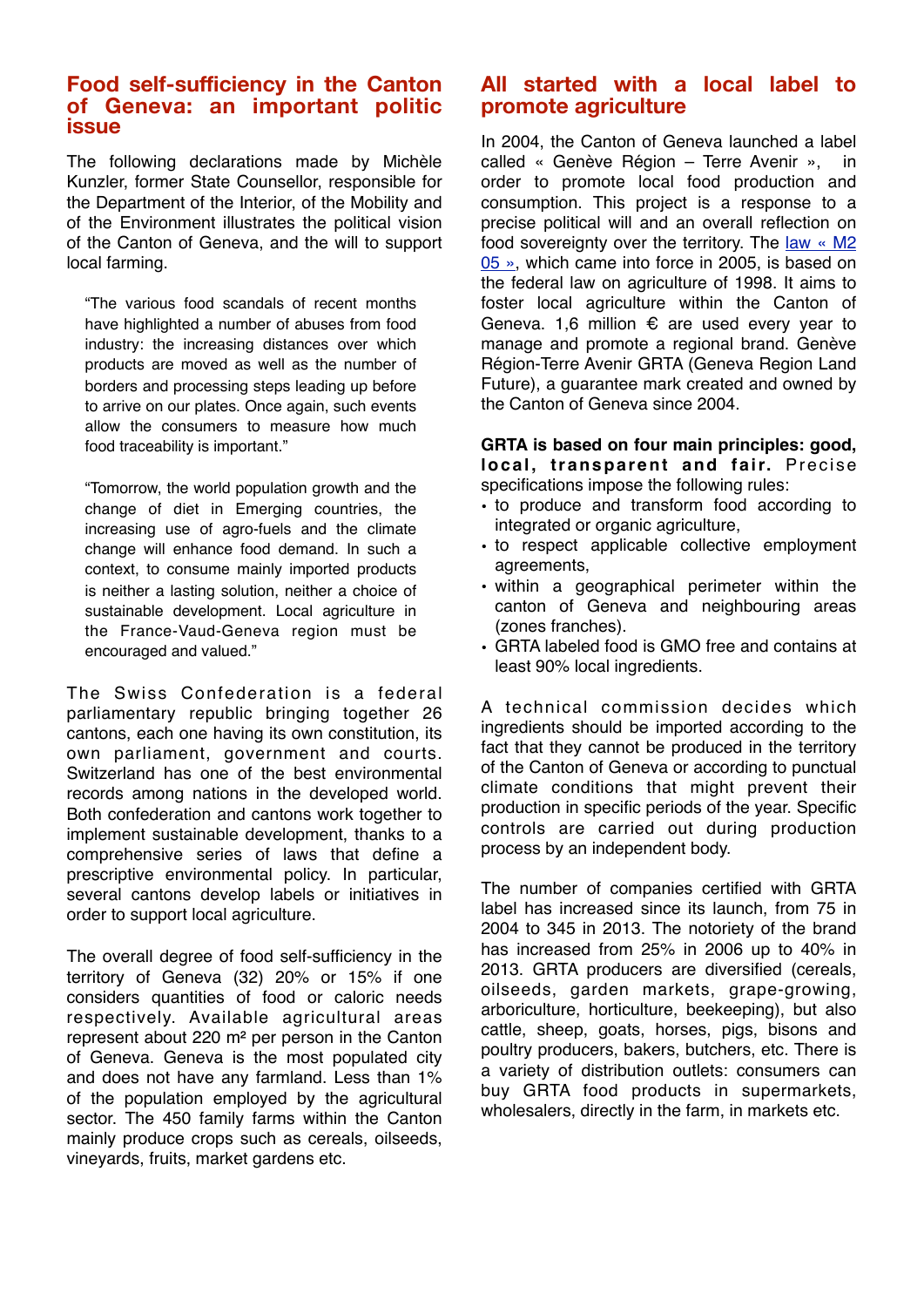# **To use public procurement to increase local food production**

On the territory of the Canton of Geneva, public food service represents 13 millions of meals per year that are divided into several categories as shown in the figure 1. This calculation is very complex: six different directions and 45 municipalities are involved within the canton. The City of Geneva is in charge of school and nursery catering but it does not manage directly this service.

**Table 1: Public food service in the Canton of Geneva: meal distribution according to the typology of service.**

| <b>The Canton of</b><br>Geneva                        | % of meals<br>served per year |
|-------------------------------------------------------|-------------------------------|
| <b>Hospitals</b>                                      | 33                            |
| <b>Elderly homes</b>                                  | 25                            |
| <b>Nurseries</b>                                      | 9                             |
| <b>Primary schools</b>                                | 15                            |
| <b>Second. schools</b>                                | 3                             |
| <b>Universities</b>                                   | 3                             |
| <b>Jails</b>                                          | 4                             |
| <b>Institutions for</b><br>disabled<br><b>persons</b> | 5                             |
| <b>Other services</b>                                 | 6                             |

GRTA labelled products are used in many other public restaurants in the Canton of Geneva. At the end of 2013, 75 restaurants serving more than five million meals per year, either public and private, have got themselves the GRTA certification and committed to propose two or three GRTA labelled products in their menus every day. The DIME (Department of Interior, Mobility and Environment) has made a survey to quantify GRTA products consumption in school canteens. The survey was made from may 2011 to june 2012, including 16 nurseries (Espaces de Vie Enfantine) and 11 school canteens. Based on the results of this survey, public food service on the territory of the Canton of Geneva represents a potential market of about 1,4 million

 $\epsilon$  (+/- 20%) for GRTA products. More than 120 different products were used during the study. In particular, the survey has highlighted how influent is the extent chefs feel involved and their effort and commitment to use more or less diversified food products.

**The school catering in the Canton of Geneva: a civil society joint working service based on a century-old commitment for food justice.** 

School catering service was implemented a hundred years ago in Geneva, to support lowincome population. Volunteers have been preparing lunches to children, whereas schoolteachers were bargaining their meal in exchange of pupils' supervision during lunchtime.

Today, few school kitchens created at the end of the nineteenth century still work today in a very similar way, meals being served to children by volunteers according to weekly rotations. Only 8 school restaurants out of 45 are managed by volunteer commissioners. In this case, chefs, kitchen aids, dishwashers and cleaners are employees. Since 20 years, additional school restaurants are implemented each year to cope with an increasing number of children and the municipalities of the Canton of Geneva have been delegating meal-serving inside the restaurants to an organization in charge of extracurricular activities. Municipalities provide facilities and gives subsidies to cover part of the cost of the meals, including specific funding to buy GRTA food products [\(see more\)](http://www.cuisinesscolaires.ch/%20and%20http://www.giap.ch/).

In the city of Geneva, out of 4.000 children registered in the nursery, only 50% are eating school meals and out of 11.000 children registered in the primary schools, only 4.700 take their meal at school. School catering is employing 100 staff, including 13 chefs and more than 450 volunteers.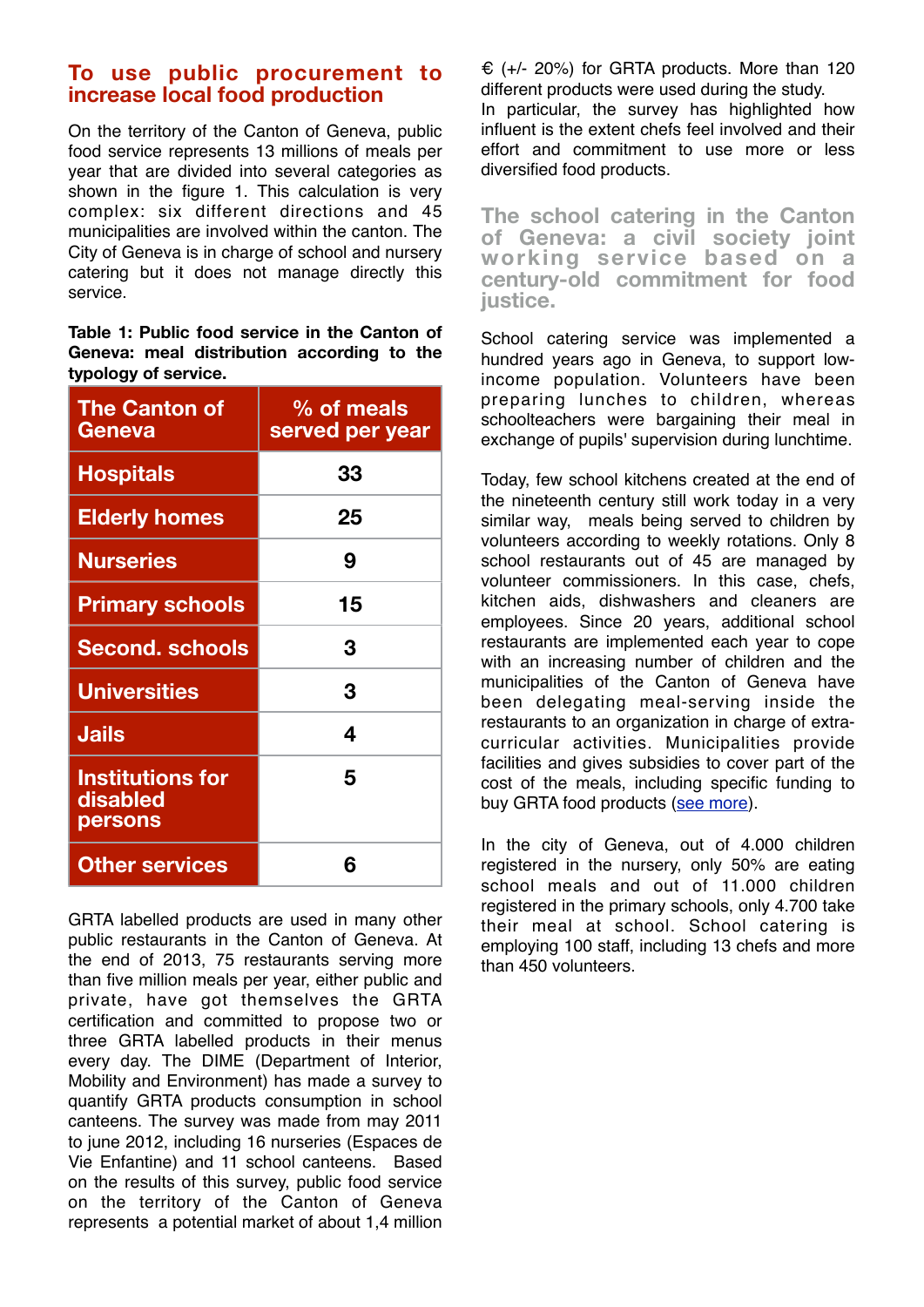**«Croquons local» (Crunch local) in school catering and « la petite enfance croque local » (Early childhood crunch local): two pilot projects of the City of Geneva.** 

Since 2003, the city council has launched pilot projects to introduce organic food in school catering, starting with the bread and extending this experimentation to other organic food between May 2004 and June 2006.

Noting that a lot of organic food was imported and in front of a lukewarm reception, the municipality has decided to promote local food instead of organic food.

The "Crunch local" program in school catering matches the Aalborg goals adopted by the city of Geneva in 2010, in order to turn principles into concrete actions, and in particular it fits into the 10th objective "local economy" among the 13 priorities of the strategic plan for sustainable development implemented during the period 2011-2014 [\(see more\)](http://www.ville-geneve.ch/themes/developpement-durable-energie/geneve-ville-durable/geneve-ville-durable/). In 2010, a first experiment showed that a menu exclusively made with GRTA products, in addition to educational actions, lead to a further cost of 0.80€ per meal. Since May 2011, the city gives a support to school restaurants which propose a GRTA meal ingredient every day and a GRTA menu every month. In 2012, the annual budget devoted to the tenth objective "local economy" reached 145.000 Swiss francs , mainly to pay the extra cost of GRTA products and awareness raising initiatives within school catering.

**The need to adapt public call for tenders to purchase GRTA food products in public food service.** 

In 2012, new specifications have been made by the general direction of agriculture in order to enable private and public catering managers willing to use the GRTA brand and foster local food purchasing procurement. They complement the general regulation of the GRTA certification. They frame the information, the supplying and the consumption of food with the GRTA label for restaurants that become active in the promotion and valorization of GRTA food as the other GRTA producers. Indeed if restaurants get themselves the GRTA certification, public buyers must follow the guidelines and serve GRTA labeled food and menu according to a frequency established by the owner of the label. Therefore,

public buyers get out of the logic of the lowest price as they commit to respect the philosophy of the GRTA label of warranty, including food traceability.

Among the main requirements: GRTA food products must be clearly identified on the menu or on the buffet table; at least 3 GRTA food products are proposed on a daily basis; in case of single menu and if there is no buffet at least two GRTA food products are served every day; the collective agreement for hotel and catering is respected; waste is sorted and recycled. The certification is valid for one year and is tacitly renewed unless withdrawal by a decision of the technical commission of the GRTA label.

## **A good success of GRTA label in school restaurants**

The GRTA Label has met a wide acceptance from the associations of school canteens and from school catering chefs. In 2011, 70% of the schools and nurseries managed by the city were proposing a GRTA menu once a month and at least one GRTA product every day. In 2012, the percentages increased respectively to 83 and 95%. However, the data collected do not allow to assess the diversity of GRTA products served. Moreover, the creativity of chefs is strongly influencing the way GRTA are used.

For local producers, school catering is a good lever to sell their products, indeed, despite holidays, allowing a regular and steady income. However, this project is challenged by the necessity to organize small producers to enable them to fulfill school catering orders. It is also necessary to develop further the local production of pre-prepared vegetables, including fresh-cut packaged salads and frozen vegetables for school catering, in order to overcome constraints due to a seasonal offer concentrated between April and September and also to the lack of choice for some products such as fruits, dairies, starchy food, potatoes, etc.